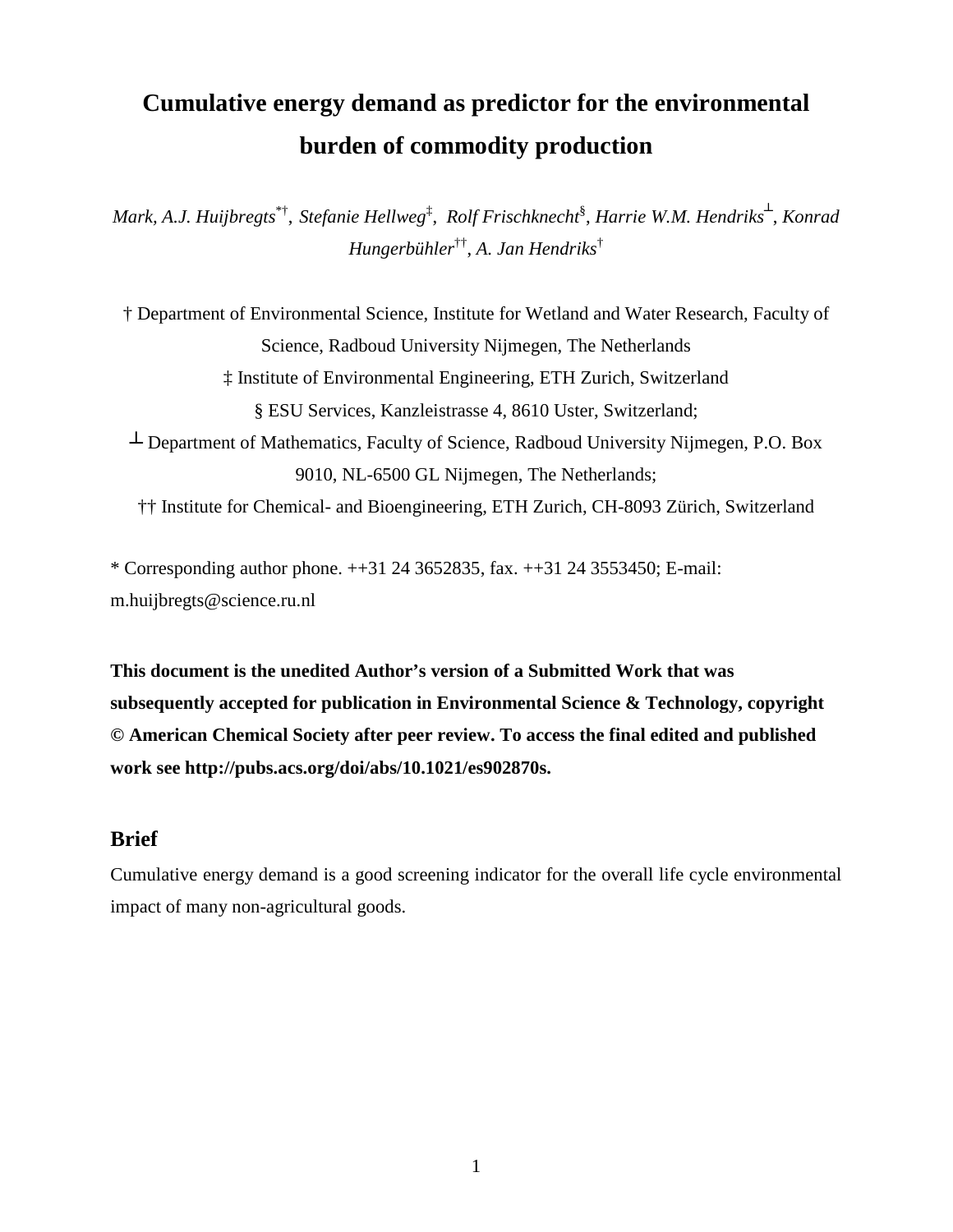#### **Abstract**

Cumulative energy demand has been used as a methodology to assess life cycle environmental impacts of commodity production since the early seventies, but has also been criticized because it focuses on energy only. During the past 30 years there has been much research into the development of more complex single-score life cycle impact assessment methodologies. However, a comprehensive analysis of potential similarities and differences between these methodologies and cumulative energy demand has not been carried out so far. Here we compare the cumulative energy demand of 498 commodities with the results of six frequently applied environmental life cycle impact assessment methodologies. Commodity groups included are metals, glass, paper and cardboard, organic and inorganic chemicals, agricultural products, construction materials, and plastics. We show that all impact assessment methods investigated often provide converging results, in spite of the different philosophies behind these methodologies. Fossil energy use is identified by all methodologies as the most important driver of environmental burden of the majority of the commodities included, with the main exception of agricultural products.We conclude that a wide range of life cycle environmental assessment methodologies point into the same environmental direction for the production of a wide range of commodities.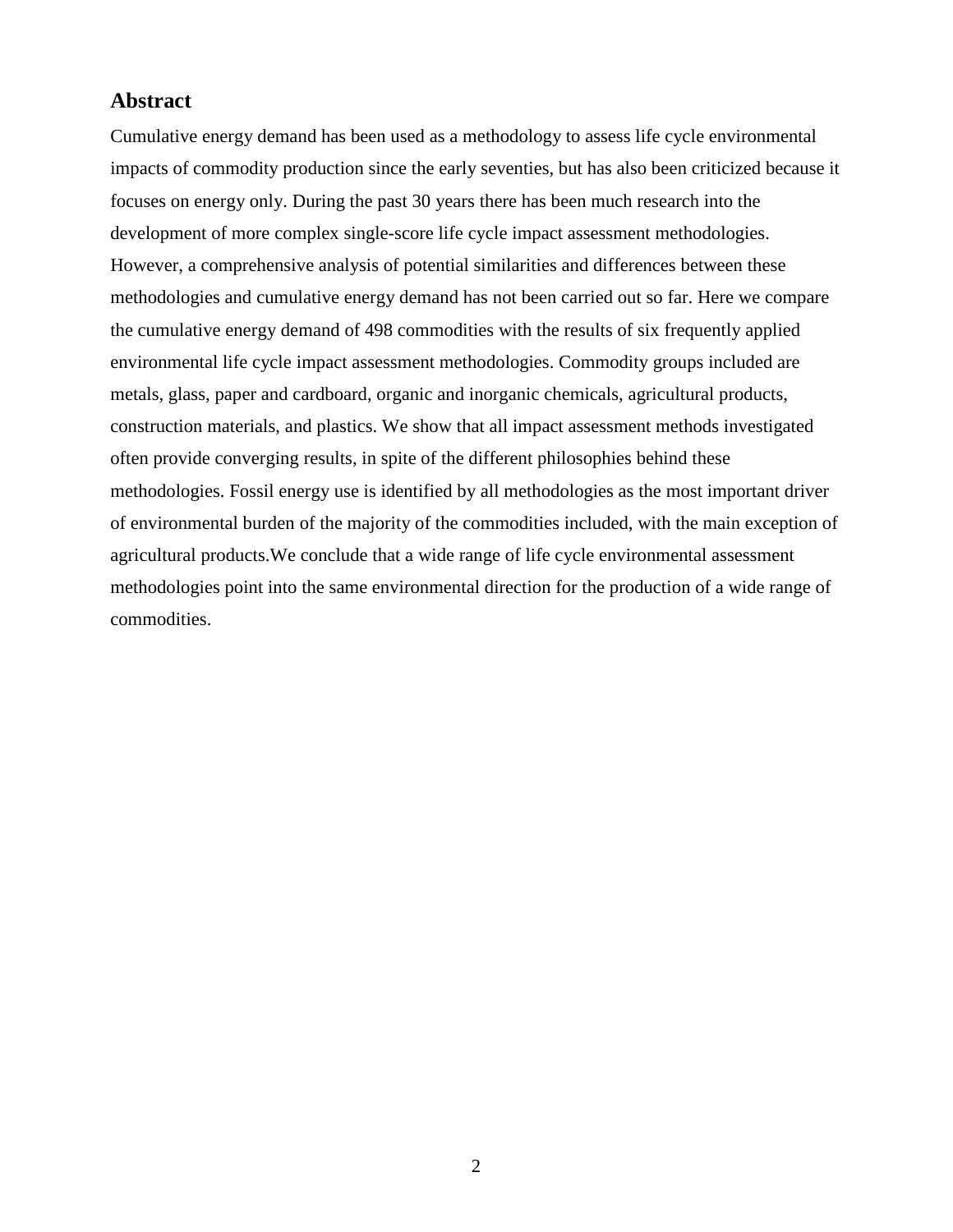# **Introduction**

Changing society in the direction of large-scale application of more sustainable production technologies and life styles is one of the most challenging tasks faced by humanity. To evaluate the environmental performance of human activities and to identify improvement potentials, a large number of assessment methodologies and corresponding indicators have been proposed *(1- 3)*. One distinct group of methodologies assesses the resource extractions and emissions caused by the making, use and disposal of products, also called life cycle assessment (LCA) methodologies. The underlying philosophy is to take into account all relevant pressures during the complete life cycle of a material, product or service *(4-6)*.

For the interpretation of resource use and emissions of commodities, a large number of LCAmethodologies are used to assess the environmental performance. These methodologies can be subdivided into two classes *(7-15)*. The first class of assessment methodologies produces relatively simple resource-oriented indicators, such as demand of energy or area. Resourcerelated methodologies considered here are, apart from Cumulative Energy Demand (CED; *8*), the Ecological Footprint (EF; *9, 10*) and the Cumulative Exergy Extraction from the Natural Environment (CEENE; *11, 12*)*.* The CED represents the direct and indirect energy use, including the energy consumed during the extraction, manufacturing and disposal of the raw and auxiliary materials *(8)*. EF quantifies the demand of humans on natural capital in terms of biological productive area *(9)*. CEENE depicts total exergy deprived from nature to provide a material, summing up the exergy of all energy resources, non-energy resources and land required *(11)*. Exergy accounts for the maximum amount of work when bringing the resource's components to its reference state *(12)*.

 The second class of assessment methodologies aims at analyzing emissions and resource extractions related to the life cycle of a product in terms of environmental impacts, producing 'impact-related' indicators *(7)*. For instance, the climate footprint is a measure of the total amount of carbon dioxide equivalent greenhouse gas emissions over the life cycle of a material, assessing the impact of a product to global warming *(16-18)*. Methodologies that address a wide range of different stressors are the Environmental Priority Strategy (EPS), Ecological Scarcity (ES) and Eco-Indicator 99 (EI) *(13-15)*. These three methodologies differ with regard to the types and number of resources and emissions they assess as well as to the underlying environmental models. Moreover, the final weighting step between the various impact categories considered (e.g. acidification, climate change and abiotic resource depletion) is based on different principles: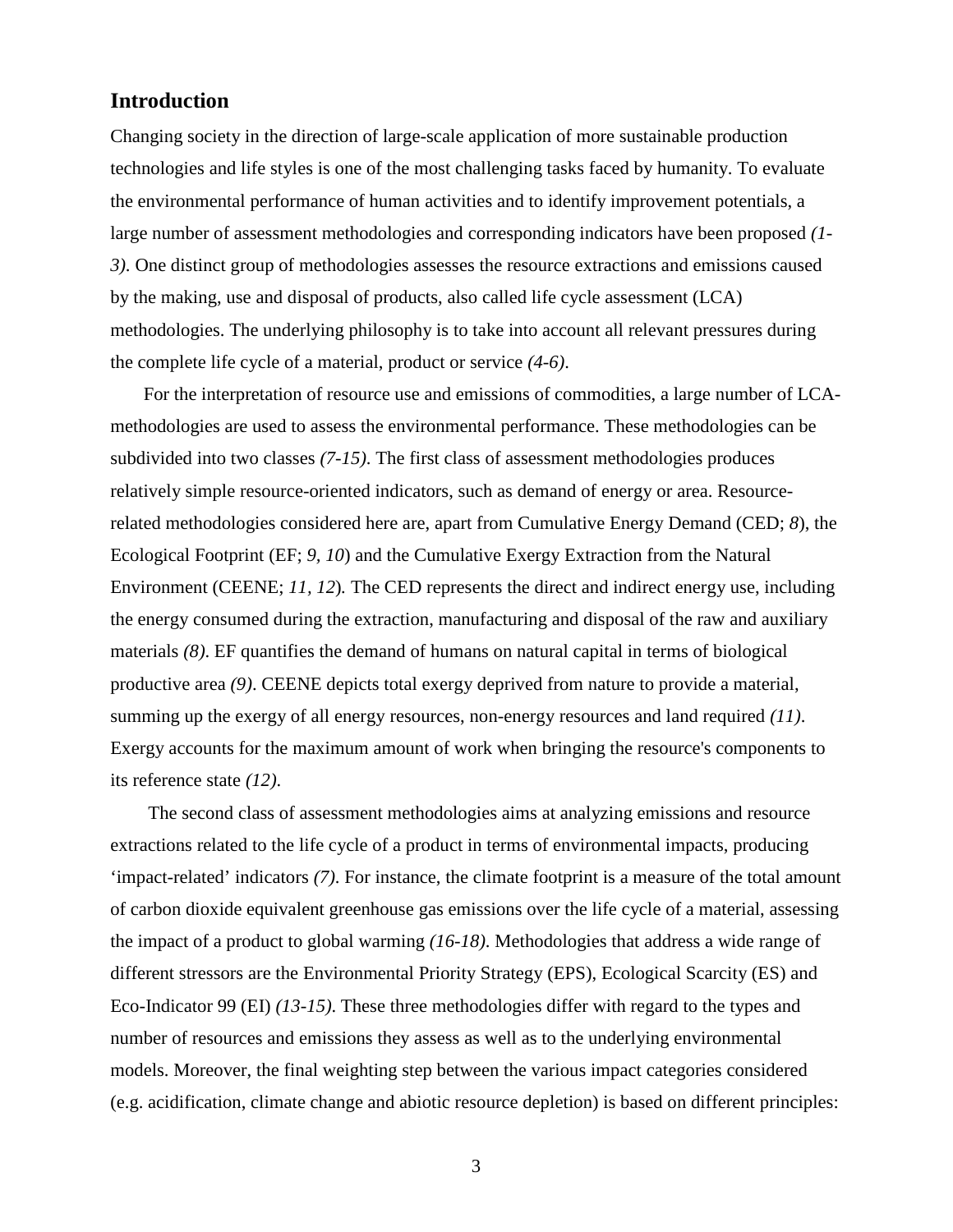EPS uses a Willingness-to-Pay monetarization approach, Ecological Scarcity measures the "distance to political targets" (e.g. regulatory thresholds or political goals) and Eco-indicator uses expert enquiries to set up a weighting scheme.

As the various assessment methodologies have fundamentally different starting points and require different data input, it is not known how the results relate to each other. There is also no agreement on which methodology should be considered as the 'golden standard', as every environmental assessment methodology has its own strong and weak points. Here we analyze the outcome and the underlying relationships between CED and the six environmental assessment methodologies mentioned above based on the results for production life cycles of 498 commodities. We selected CED as a benchmark, as it is the life cycle methodology with the longest scientific history, the lowest number of environmental interventions required (see Table S3) and the lowest data uncertainty involved.

#### **Methodology**

**Inventory database.** To allow for a meaningful method comparison, quality-controlled emission and extraction data for the production of commodities are required*.* The ecoinvent database v1.3 combined with up-to-date inventory data from the European Plastics Industry was used for this purpose *(19-21)*. Ecoinvent applies consistent system boundaries with coherent background processes, such as transport, electricity, heat and infrastructure, for all commodities included. The database also includes a relatively large set of environmental interventions: 148 resources and 844 emissions to soil, air, and water *(19)*. A large coverage of environmental interventions was necessary to adequately compare different types of environmental assessment methodologies, of which some assessed a wide range of emissions and resources. Table 1 provides an overview of the total number of resource extractions and emissions taken into account in the various environmental assessment methodologies included in the comparison.

We defined two inventory sets to be used in the method comparison. The first set includes the complete supply chain for the commodity life cycles considered. This is the standard selection, called "default scenario" in the following, and resembles all emissions and extractions of the production of the commodities. A second inventory set was developed to demonstrate for every assessment method the importance of fossil fuel use. In this dataset, we systematically excluded processes from the supply chain that are fuelled by fossil energy, i.e. transport, electricity and heat production processes. Fossil feed stocks, as applied in the production of organic chemicals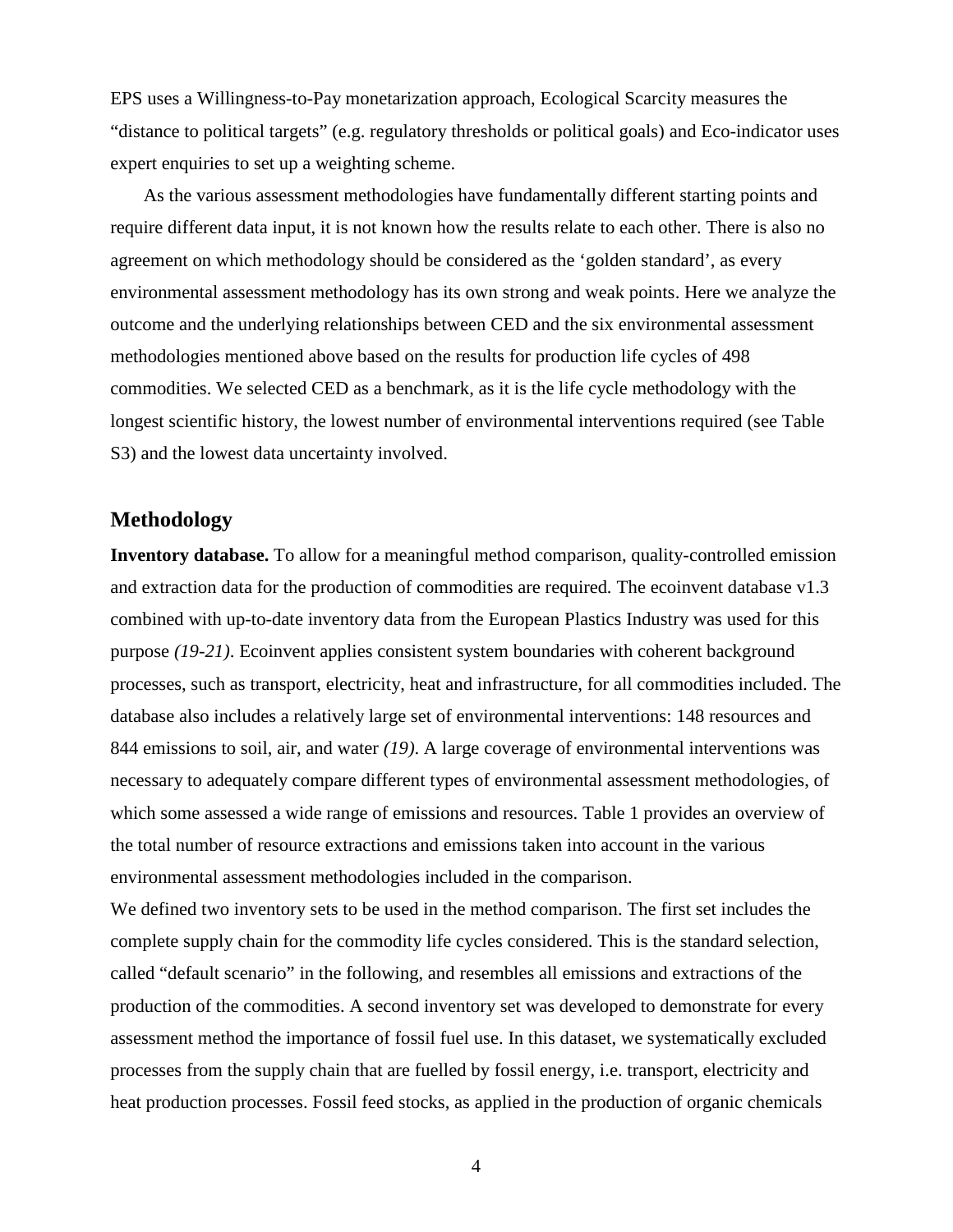and plastics, were excluded in this database as well. The difference between this and the first inventory dataset resembles the impact of fossil fuel use for all commodities investigated. Two ways to exclude fossil-related process data were employed. First, the underlying processes of electricity production, heat production and transport based on fossil energy carriers, included as specific processes, were removed from the database. This also included the infrastructure connected to these processes, such as the plant for electricity generation and the truck for road transport. Second, for 88 commodities the process sheets were adapted by removing fossil heat related emissions, as in these cases the emissions for heat production were directly assigned to the commodity production process (Table S1).

The inventory data for a number of commodities was available in ecoinvent on a fully aggregated level only. In these cases, the emissions and extractions could not be directly subdivided in fossil-related and non fossil-related emissions and extractions as mentioned above. For 40 commodities, mainly organic chemicals and plastics, we were able to update the ecoinvent database with inventory data from the European Plastics Industry (20). This new dataset sample enabled us to subdivide the inventory outcomes of these commodities in respectively fossil and non-fossil related interventions. The single scores for the remaining commodities with aggregated data only were excluded from further analysis but maintained as background processes in the database. Because of the inter-linkage between the process data in the inventory analysis, the aggregated data can also indirectly influence the results of other commodities. For this reason, we also excluded commodities from the statistical analysis in the case that the remaining fossil CED in the non-fossil scenario was larger than 1% compared to the fossil CED in the default scenario.

For commodities that have unit processes that hardly differ from one another, such as the production of the pesticide Glyphosate in respectively Switzerland and Europe, only the product with the largest geographical coverage was further included in the analysis. This minimizes the interdependency between the production processes. Ultimately, we performed the statistical analysis with inventory data for production life cycles of 498 commodities (Table S2).

**Cumulative energy demand.** The Cumulative energy demand (CED) of a product represents the direct and indirect energy use throughout the life cycle, including the energy consumed during the extraction, manufacturing and disposal of the raw and auxiliary materials *(8, 22-23)*. The total CED is comprised of the fossil cumulative energy demand CEDfossil in units of MJ (i.e. from hard coal, lignite, peat, natural gas, and crude oil) and the CED of nuclear, biomass, water, wind and solar energy in the life cycle. Typical upper heating values for the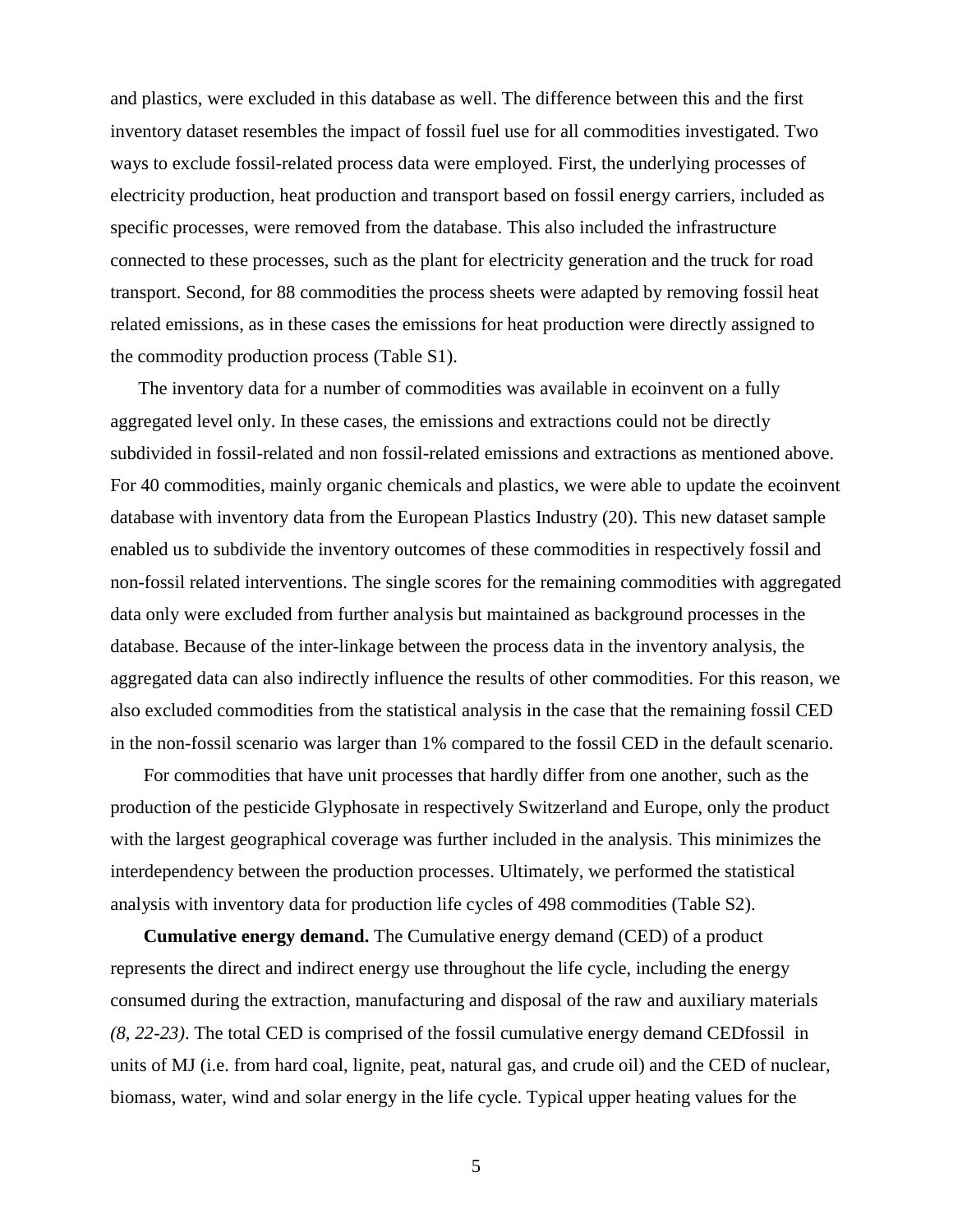primary energy resources required in the CED calculations were taken from the ecoinvent database *(24)* and are listed in Table S3

**Ecological footprint.** The Ecological Footprint (EF) is a method for estimating the biologically productive area necessary to support human consumption patterns *(9)*. The EF deliberately includes activities that are potentially sustainable only, i.e. the use of potentially renewable functions and services of nature. Contamination of nature by persistent compounds, for instance, is excluded from the analysis *(25, 26)*. In the context of LCA, the ecological footprint is defined as the sum of direct land occupation and indirect land occupation, related to fossil and nuclear energy use, over time by human society. For the products included in the analysis, direct land occupation over time  $(m^2 - Eq. yr)$  is defined by (i) built-up area, (ii) forest, (iii) cropland, (iv) pasture and (v) hydropower area. Equivalence factors (EqF), taken from Wackernagel *et al.* (26), adjust each type of land for bioproductivity. One global area unit  $(m^2)$  is equal to one area unit with productivity equal to the average productivity of all the bioproductive area on Earth. High-productivity lands, such as cropland, have a high EqF, and low-productivity lands, like pastures, have a low EqF *(26)*. The fossil energy footprint estimates the additional biologically productive area required to sequester atmospheric fossil  $CO<sub>2</sub>$  emissions through afforestration *(26)*. Following Wackernagel *et al. (26)*, the nuclear energy footprint is calculated as if it were fossil energy. More details about the characterization factors used can be found in Huijbregts *et al. (10)* and Table S4

**Cumulative exergy extraction.** Exergy analysis assesses the quality and quantity of a resource, representing the upper limit of the portion of the resource that can be converted into work, given the ambient environmental conditions *(12)*. The cumulative exergy extraction from the natural environment (CEENE) quantifies the exergy "taken away" from natural ecosystems over the life cycle of a commodity. The CEENE method sums eight categories of resources withdrawn from the natural environment: renewable resources, fossil fuels, nuclear energy, metal ores, minerals, water resources, atmospheric resources and land resources *(11)*. Exergy data on reference flows were all taken from Dewulf *et al. (11)* and listed in Table S5

**Climate footprint.** The climate footprint is a measure of the total amount of carbon dioxide equivalent emissions over the production life cycle of a commodity *(27)*, using the Global Warming Potential for a 100 year time horizon (kg  $CO<sub>2</sub>$ -Eq/kg), as a weighting factor. Global Warming Potentials were taken from Forster *et al. (28)* and can be found in Table S6.

**Ecoscarcity.** The EcoScarcity 97 method (ES) is based on the "distance-to-target" principle *(14)*. It compares the existing flow of a substance with the critical flow defined by political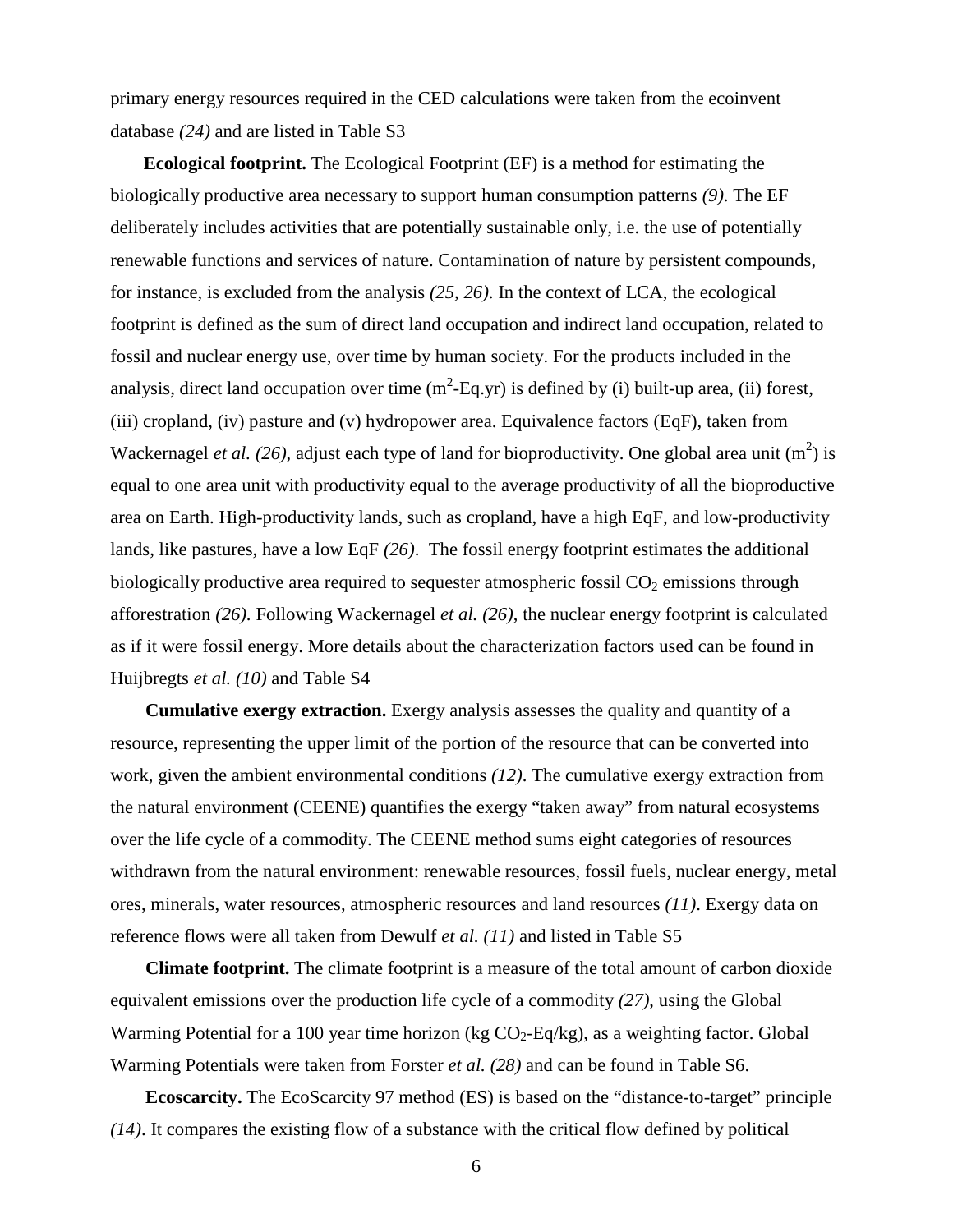targets. The ecofactors calculated from the current and critical flows are a measure of the ecological relevance of the emission and resource use concerned and permit the calculation of a single product-specific environmental score. The types of emissions and resource use included in the ES-method can be found in Table S7.

**Environmental Priority Strategy.** The Environmental Priority Strategy method (EPS) addresses the environmental impacts related to the development of products *(13)*. For the weighting of environmental effects a monetary approach is chosen, based on the principle of Willingness to Pay *(13)*. The EPS-method defines overall environmental impacts in terms of environmental load units (ELU), equal to the monetary unit 'Euro'. The types of impacts included in the EPS-method are specified by Steen *(13)* and listed in Table S8

**Ecoindicator.** The EcoIndicator 99 method (EI) calculates damages towards a small set of comprehensive protection targets, i.e. human health, ecosystem quality and resources. These damages can be further aggregated to obtain an overall impact score for a product. Weighting factors for the three protection targets are defined by a panel procedure *(15, 29)*. The types of impacts included in the EI-method can be found in Goedkoop and Spriensma *(15)*. Fundamental uncertainties in the methodology are quantified by calculating scores for three different world perspectives (Egalitarian, Hierarchist, and Individualist). The Ecoindicator method based on the hierarchic perspective and average weighting set, recommended by Goedkoop and Spriensma *(15)* as the default method, is used here (see Table S9).

**Statistical analysis.** Log-linear regression analysis was performed to correlate cumulative energy demand to the impact scores of the other six methodologies included. The regression analysis was performed using the standard and non-fossil inventory set, respectively. Results are provided for all commodity groups together as well as per individual commodity group. All results were normalized to 1 kg commodity to avoid distortions in the statistical analysis due to largely different (and arbitrary) sizes of the functional units. Furthermore, for each commodity group and method we calculated the average reduction for the score of all materials included in that group after excluding fossil energy from the inventory analysis. For the non-fossil part of the scores, we derived which fraction of the remaining impact was caused by respectively (i) the emission of pollutants, (ii) the use of resources and (iii) the occupation and/or transformation of land.

## **Results**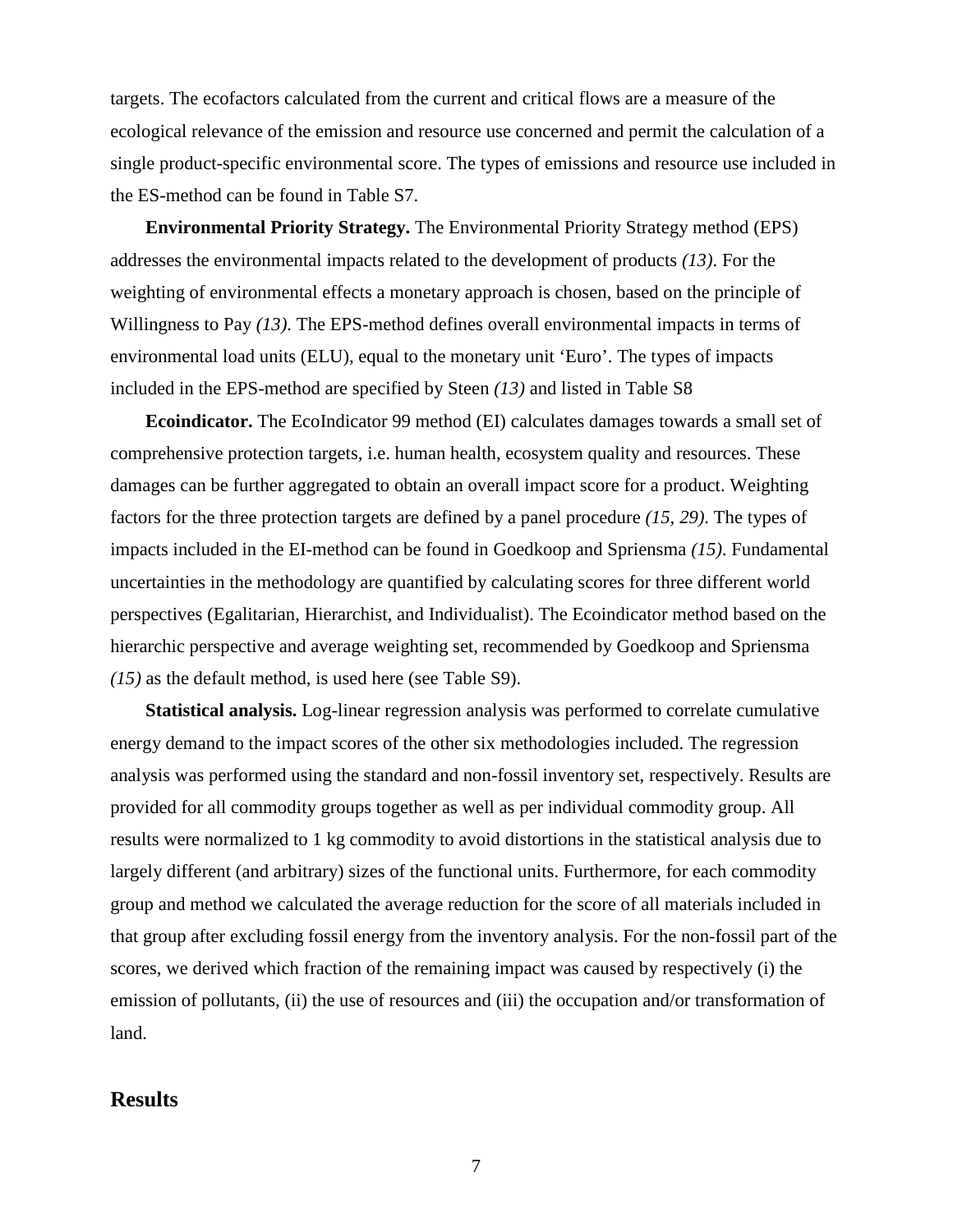Figure 1 indicates that cumulative energy demand correlated well to other indicators ( $R^2 = 0.61$ - $0.83$ ;  $P < 0.001$ ) in the default scenario. The uncertainty in the predictability of the regression equations of the cumulative energy demand is  $\pm/2$  a factor of 3 to 4 covering all commodity groups (Figure 1; 90% confidence interval), except for the EPS methodology. For the EPSregression the uncertainty is higher  $(+/- a$  factor of 11; 90% CI) due to the relatively high EPS impact scores for particular metals, such as mercury, platinum, rhodium and palladium production. For metal production, resource scarcity of minerals has a prominent contribution to the EPS-scores. Further note that the CF-score of the plastic tetrafluoroethylene and the ES-score of liquid mercury production are relatively high compared to the CED of these commodities (respectively Figure 1C and 1D). HCFC-22 emissions in the production of tetrafluoroethylene and mercury emissions to air in the production of liquid mercury explain the relatively high indicator scores. In contrast, the indicator scores of the construction material cob are found to be relatively low compared to the CED of this commodity. This commodity has a relatively high biomass CED, while the underlying production processes cause relatively low environmental impacts.

Table S10 in the Supporting Information shows that the explained variance of the commodity-specific CED regressions is high for all commodity groups and methods included  $(R^2)$  $> 0.6$ ), except for agricultural products for all methods included ( $R^2 = 0.36$ -0.47), paper and cardboard for EPS and CF ( $R^2$  < 0.05) and plastics for EF ( $R^2$  = 0.21). For agricultural products, the low explained variance by CED can be explained by the fact that for this commodity group the CED is dominated by the biomass feedstock CED which is rather constant per unit of commodity produced. Environmental impacts, however can substantially differ between the various agricultural practices due to differences in land use intensity, nutrient emissions and pesticide application. For paper and cardboard, the CED is generally dominated by the use of biomass feedstock as well. The EPS scores within this commodity group are, however, mainly determined by a combination of fossil fuel related impacts and depletion of mineral resources. The CF scores for paper and cardboard production are mainly determined by  $CO<sub>2</sub>$  emissions caused by burning fossil fuels. As the use of biomass feedstock has no specific relation with the use of fossil fuels and mineral resources, this difference clarifies the low explained variance of the CED towards EPS and CF for paper and cardboard production. For plastics, the low explained variance by the CED for the EF can be clarified by the fact that the CED of this commodity group is mainly determined by the use of fossil feedstock, while the EF is mainly explained by  $CO<sub>2</sub>$  emissions caused by burning fossil fuels.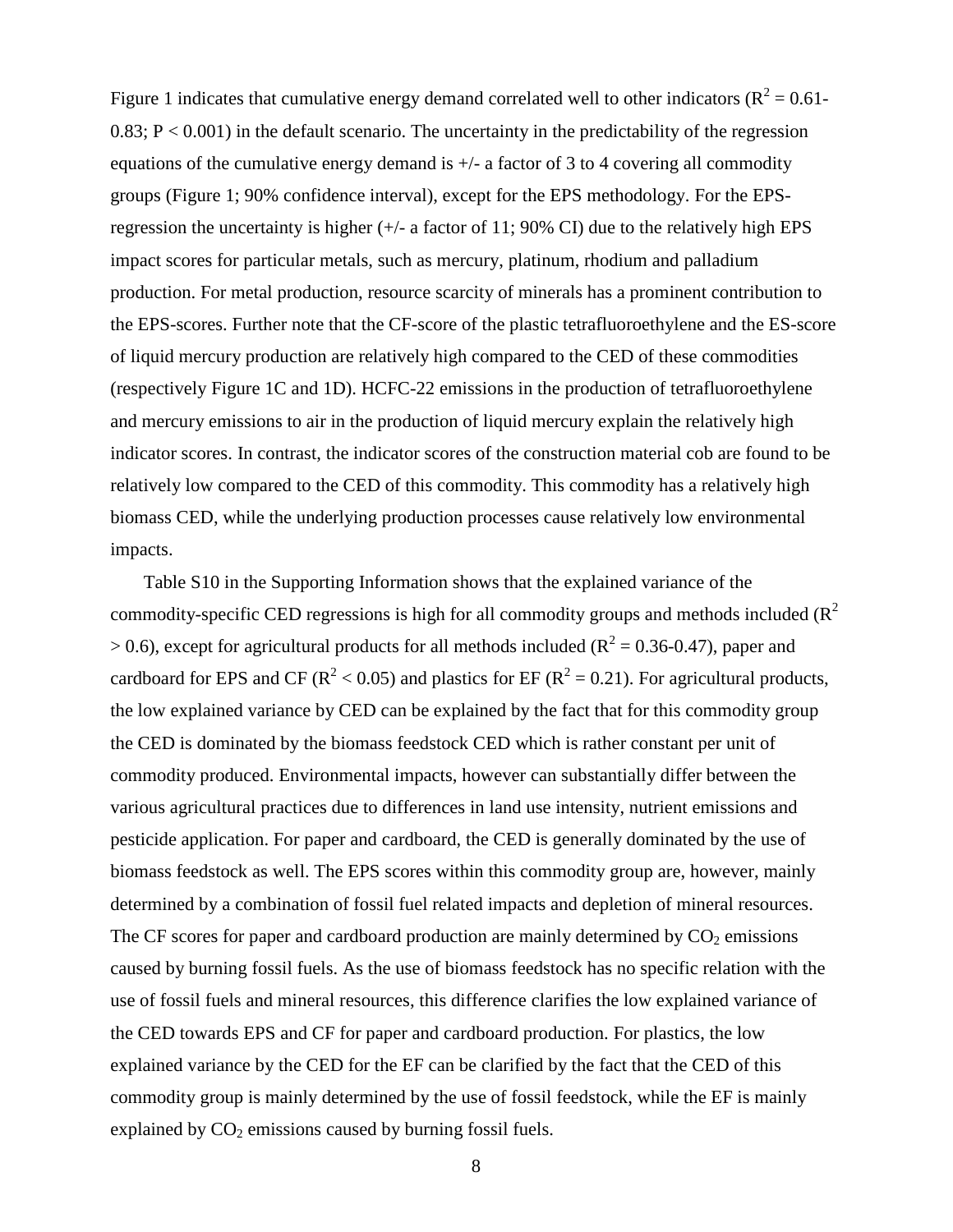Figure 2 shows that in the non-fossil energy scenario the explained variance of the CEDbased regression equations is much higher for the resource-oriented methodologies (CEENE, EF) compared to the impact-oriented methodologies (CF, EPS, EI and ES), i.e.  $R^2 = 0.73$ -0.84 versus  $R<sup>2</sup> = 0.23$ -0.47. These regression results indicate that non-fossil CED has relatively little connection to non-fossil related environmental impacts with regard to the methods CF, EPS, ES and EI, while non-fossil exergy extraction and non-fossil ecological footprints are more closely related to the non-fossil CED. This finding implies that the life cycle use of fossil energy is an important explaining variable for the correlation between CED and the impact-related methodologies CF, EPS, EI and ES.

Figure 3 indicates that within all methodologies assessed fossil energy use is dominant (> 50% contribution) for the majority of the commodity groups included, with a small number of exceptions. For agricultural products, the use of fossil resources is classified as less relevant than other interventions, according to the majority of methods applied. This is primarily due to nutrient emissions for ES, emissions of non-fossil related greenhouse gases in the case of CF, i.e. methane (CH<sub>4</sub>) and nitrous oxide (N<sub>2</sub>O), and land use for CEENE, EF, and EI. A similar picture is seen for paper and cardboard, though the importance of fossil resources tends to be higher than for agricultural products. Furthermore, for the impact-oriented methodologies (ES, EPS, EI), fossil-related impacts make up less than 50% of the weighted impact for metals and inorganic chemicals, except for the EI evaluation of inorganic chemicals. Figure 3 also indicates that the relative importance of the remaining non-fossil impacts between the stressor categories pollution, resource use and land use widely differs between the methodologies. For instance, in the Ecoscarcity methodology pollution of nutrients and metals is weighted rather strongly. On the contrary, according to Ecological Footprint, Cumulative Exergy Extraction and Ecoindicator, land use is the most important non-fossil stressor.

#### **Discussion**

In the present paper, cumulative energy demand accounting was compared with six other singlescore environmental assessment methodologies. A coherent comparison of the methodologies has been assured by applying a consistent life cycle inventory dataset sample consisting of 498 materials. Although we applied state-of-the-art life cycle inventory and environmental assessment methodologies in our analysis, there are inherent uncertainties connected to the information employed. First, cradle-to-gate interventions in commodity production are inventoried, excluding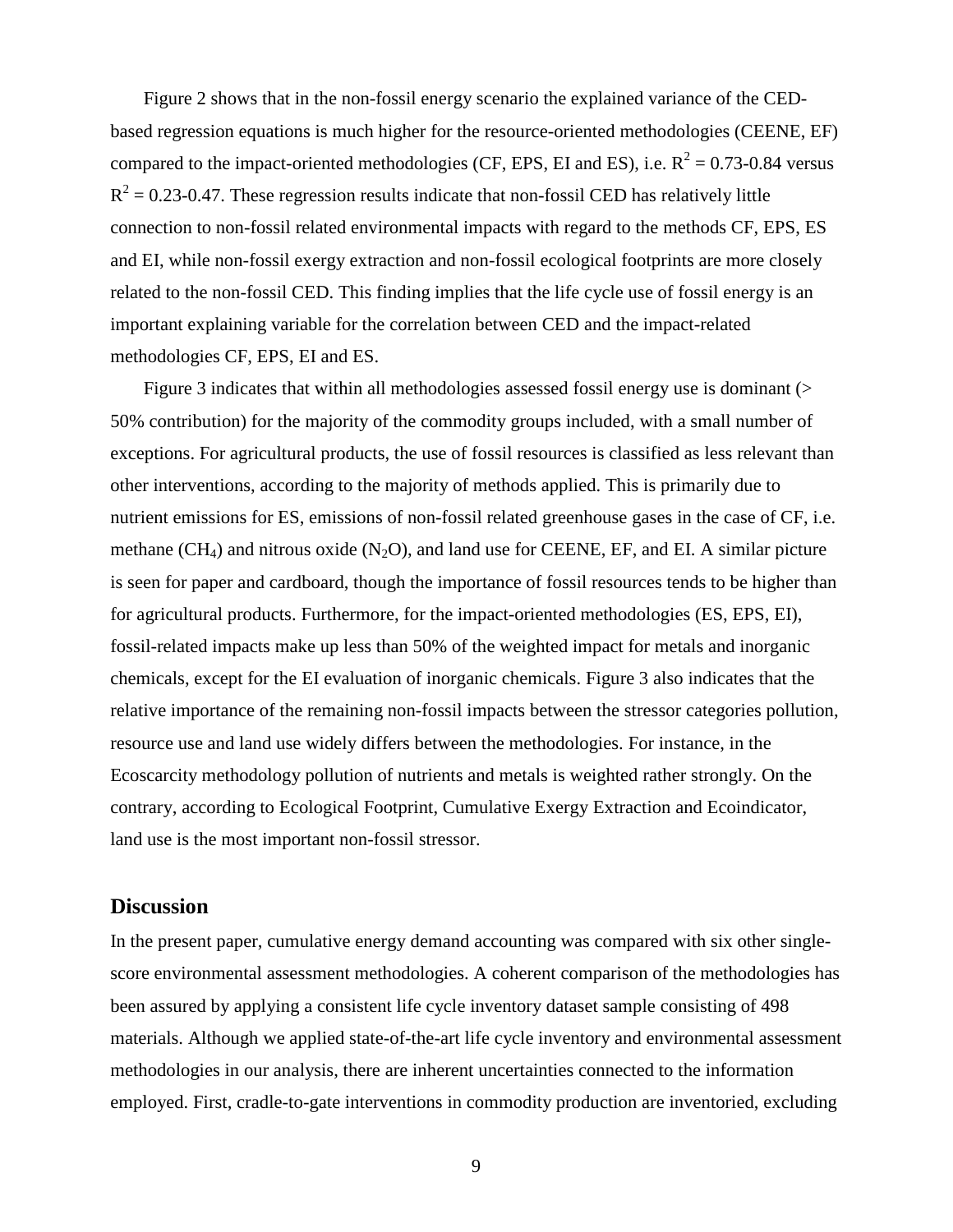emissions during the use phase and disposal phase of the commodity life cycles. Emissions during commodity application and disposal may, however, be relevant in some cases, particularly for construction materials *(30)*. Second, lacking information on toxic emissions and corresponding impact factors is a common problem in LCA studies *(31)*. Trace emissions may not always be known for all production facilities and not all toxic emissions have an impact factor within the impact-oriented assessment methodologies employed. Another shortcoming in the current study is that we evaluated the usefulness of CED with the environmental impacts assessed by other single-score methodologies, but not with observed environmental impact. This implies that in the current work, impacts that are generally missing in LCA have not been tested with regard to the CED either. For instance, water scarcity, thermal pollution and indoor exposure to chemicals are neglected by the single-score methodologies included in the comparison *(32, 33)*. Whether these impacts have a good correlation with the CED remains to be tested. Finally, our analysis is based on a process-based life cycle inventory database that contains potential errors associated with the truncation towards higher-order upstream data requirements. Combining process-based data with input-output-data in a hybrid LCA environment has been suggested to obtain accurate and complete results *(e.g. 34, 35)*. Whether the correlation structure between CED and other assessment methodologies, as found in the current study, will change by increasing the completeness of the current dataset with input-output data, remains to be tested.

With regard to the portfolio of environmental assessment methodologies, we were not able to include all single-score methodologies available. For instance, indicators focusing on total mass flows *(36)* and emergy flows *(37)* were not included in this analysis due to the lack of compatible inventory information. Further broadening the scope towards the inclusion of socio-economic indicators may also give new insights *(38)*. Including such other methodologies in the comparison is possible and recommendable, but requires the inclusion of extra physical and financial inventory flows in the database employed here.

The high correlation between the various methodologies included and cumulative energy demand reveals that, in spite of the fundamentally different philosophies and complexity of the assessment methodologies compared, they produce a comparable ranking of commodity production impacts. The results of the regression analysis clearly demonstrates a tendency that cumulative energy demand as well as other simplified indicators are often representative indicators of overall environmental impact, as based on best available life cycle inventory and impact information. The uncertainty range reported for the regression equations is well within the uncertainty estimates provided for the more complex impact assessment methods, such as the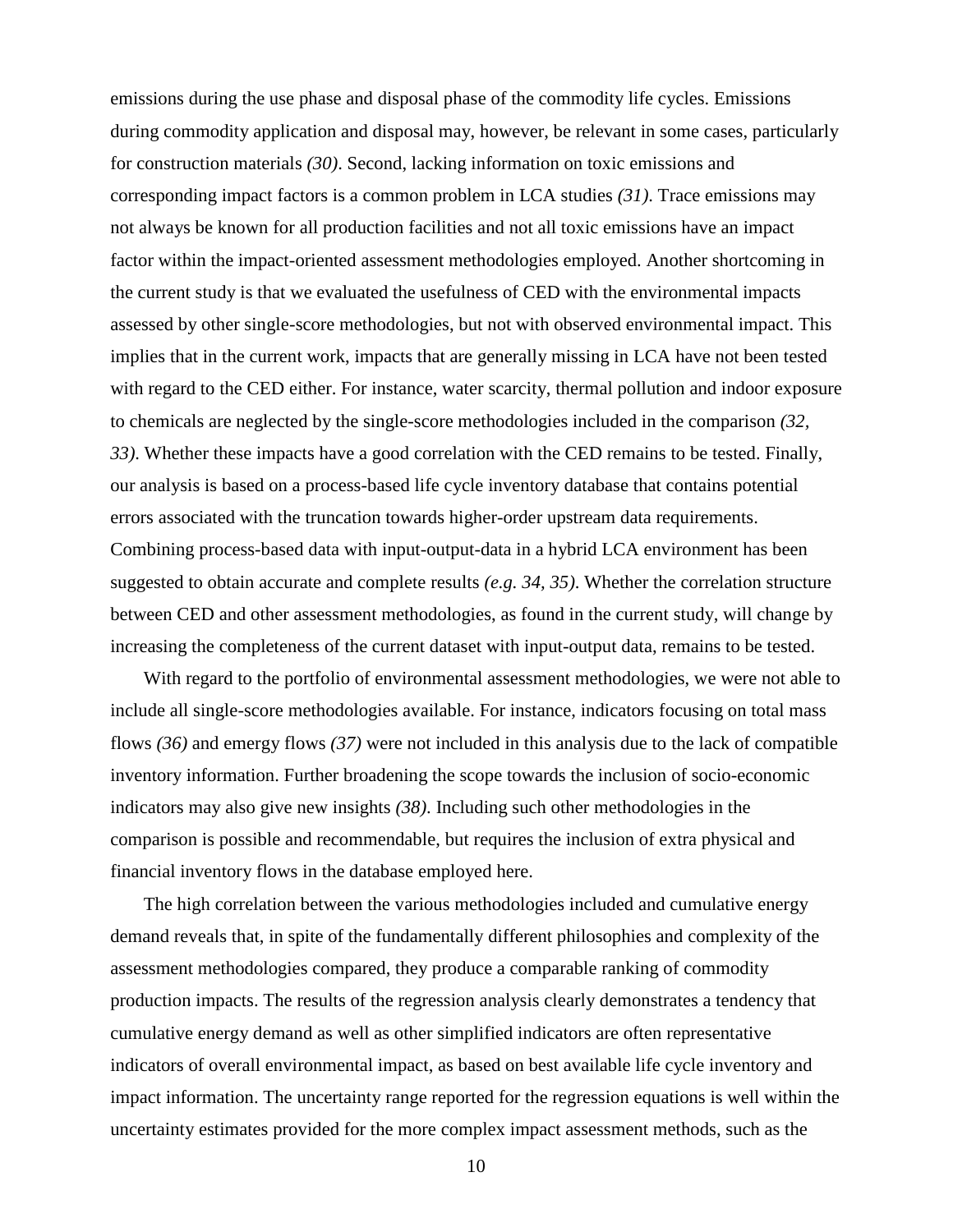Ecoindicator *(15)*. Comparisons between specific environmental impacts and energy *(39)*, exergy versus energy *(40)*, and Ecoindicator versus ecological footprint *(10)* also point into this direction. It appears that fossil-energy related impacts are weighted strongly by all seven methodologies for the majority of the commodities included, although the motivation for doing so varied between the methods used, such as resource scarcity versus greenhouse gas emissions. This finding confirms the results of other studies, suggesting that the burning of fossil fuels is a major contributor to various environmental problems *(41-43)*. It also stresses that increasing energy efficiency and switching to renewable energy sources should be a top priority in environmental policy.

There are, however, a number of exceptions. First, for agricultural products non-fossil energy related impacts dominate in six out of the seven methodologies included, but for different reasons. For CED it is the biomass energy stored in the agricultural products itself that dominates, while in the EF it is the requirement of bioproductive land, in CEENE the amount of exergy that nature is deprived of by land use, and Ecoindicator the loss of biodiversity by the use of agricultural land. The Ecoscarcity methodology showed high importance of nitrogen and phosphorus emissions for agricultural products, while for the climate footprint  $N_2O$  emissions from the use of fertilizers are important contributors for agricultural products *(44)*. Second, the resource-oriented indicators (CED, CEENE, and EF) indicate that renewable energy demand and land use are typically most relevant for paper and cardboard production. Third, with respect to the impact-oriented indicators (ES, EPS, and EI), non-fossil environmental impacts are important in the case of metals and inorganic chemicals. Mineral resource depletion, toxicity by metal emissions, and fine particulate matter impacts were considered important by the Ecoindicator for these product groups. In the Ecoscarcity methodology, a relatively high impact of metal emissions has been found, while the Environmental Priority System assigned high importance to the depletion of mineral resources for these product groups. The differences in prioritizing the importance of underlying drivers of non-fossil environmental interventions imply that recommendations for impact reductions within these product categories may indeed depend on the impact assessment methodology employed.

Following best available life cycle inventory and impact information, the overall evidence suggests that for the majority materials included in the present study, the environmental assessment methodologies provide similar results and that the use of fossil energy is a major driver of environment impacts. In this context, cumulative energy demand, the methodology with the lowest data requirements, can serve as a screening indicator for environmental performance.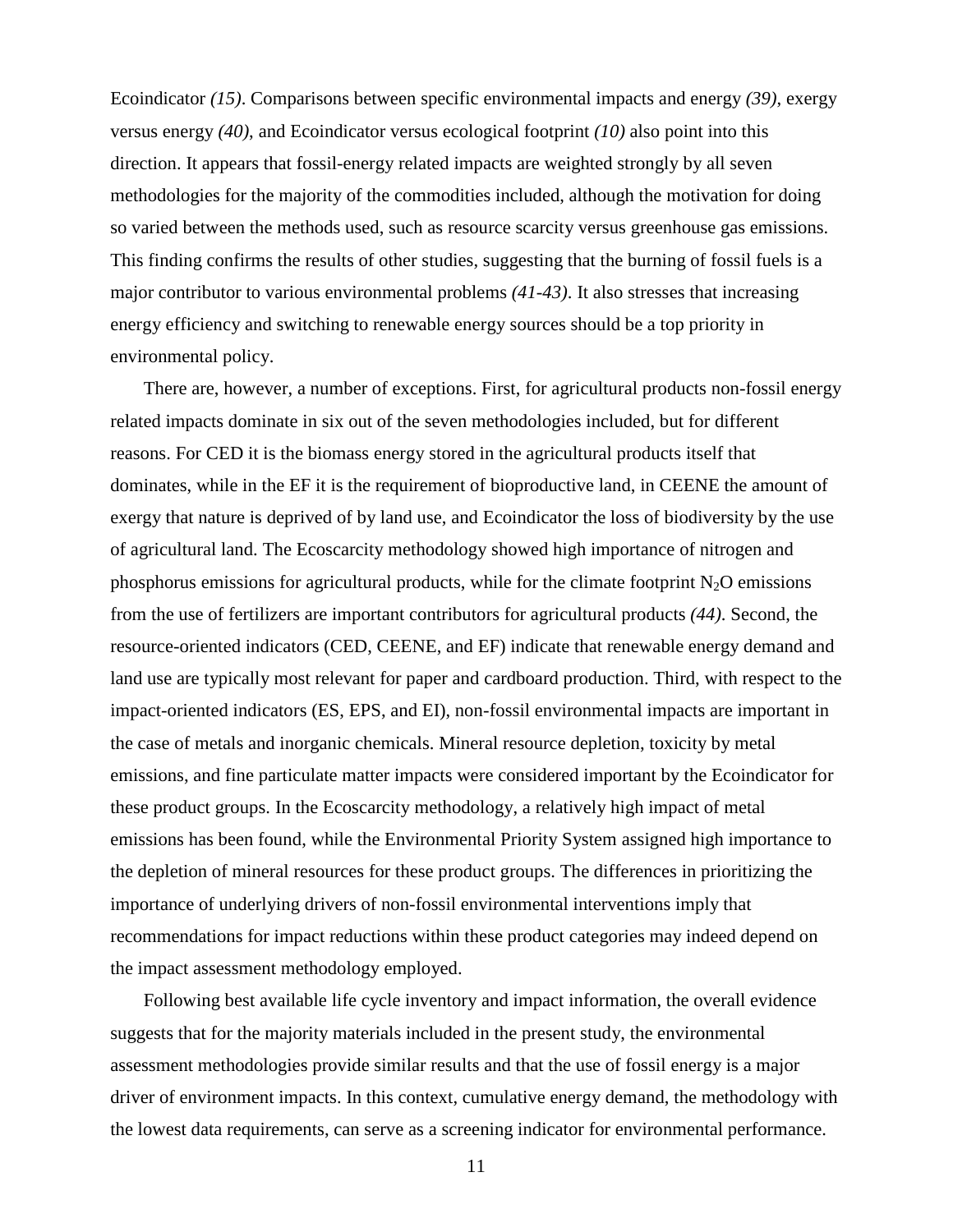This information is particularly relevant in LCA studies focusing on early product development for which generally only little information is available on environmental interventions.

## **Supporting Information Available**

Additional information on commodities which are specifically adapted in the 'without fossil energy scenario', commodities included in the method comparison, environmental interventions and related impact factors for all the methodologies assessed, and regression results for the individual commodity groups applying the default life cycle inventory selection. This material is available free of charge via the Internet at http://pubs.acs.org.

#### **References**

- 1. Azar, C.; Holmberg, J.; Lindgren, K. Socio-ecological indicators for sustainability. *Ecol. Econ.* **1996**, 18, 89-112.
- 2. Robèrt, K.H.; Schmidt-Bleek, B.; De Larderel, J.A.; Basile, G.; Jansen, J.L.; Kuehr, R.; Thomas PP, Suzuki M, Hawken P, Wackernagel M. Strategic sustainable development selection, design and synergies of applied tools. *J. Clean. Prod.* **2002**, 10,197-214.
- 3. Hertwich, E. G.; Pease, W. S.; Koshland, C. P. Evaluating the environmental impact of products and production processes: A comparison of six methods. *Sci. Tot. Environ.* **1997**, 196, 13-30.
- 4. Thomas, V. M.; Graedel, T. E. Research issues in sustainable consumption: towards an analytical framework for materials and the environment. *Environ. Sci. Technol.* **2003**, 37, 5383 – 5388.
- 5. Guinée, J. B., Ed. *Handbook on Life Cycle Assessment*; Kluwer Academic, Dordrecht, 2002.
- 6. Rebitzer, G.; Ekvall, T.; Frischknecht, R.; Hunkeler, D.; Norris, G.; Rydberg, T.; Schmidt, W.-P.; Suh, S.; Weidema, B.P. Life cycle assessment - Part 1: Framework, goal and scope definition, inventory analysis, and applications. *Environ. Int.* **2004**, 30, 701-720.
- 7. Pennington, D.W.; Potting, J.; Finnveden, G.; Lindeijer, E.; Jolliet, O.; Rydberg, T.; Rebitzer, G. Life cycle assessment Part 2 : Current impact assessment practice. *Environ. Int.* **2004**, 30, 721-740.
- 8. Hirst, E. Food-related energy requirements. *Science* **1974**, 184, 134-138.
- 9. Wackernagel, M.; Schulz, N.B.; Deumling, D.; Linares, A.C.; Jenkins, M.; Kapos, V.; Monfreda, C.; Loh, J.; Myers, N. Tracking the ecological overshoot of the human economy. *Proc. Nat. Acad. Sci. USA* **2002***,* 99, 9266-9271.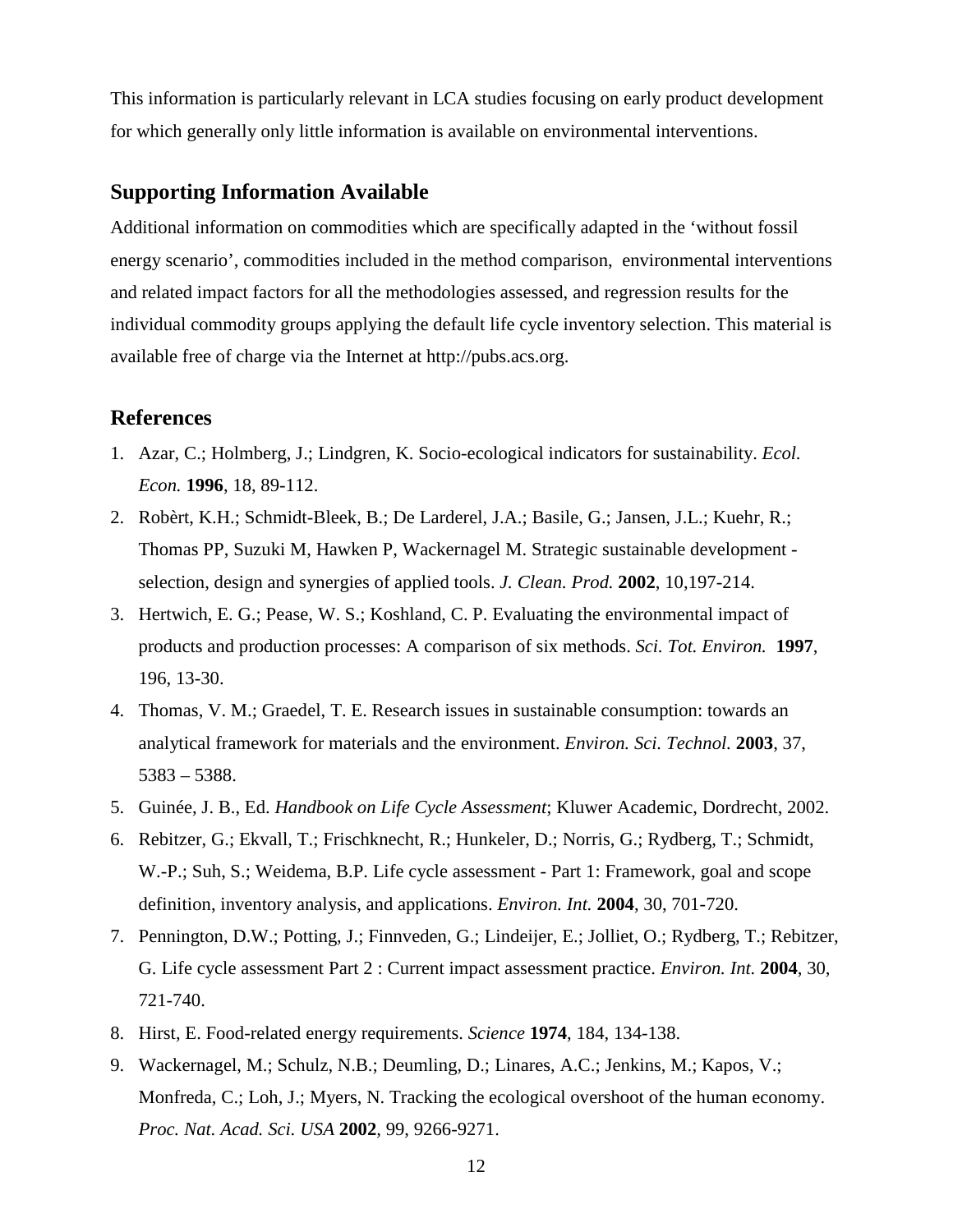- 10. Huijbregts,M. A. J.; Hellweg, S.; Frischknecht, R.; Hungerbühler, K.; Hendriks, A. J. Ecological footprint accounting in the life cycle assessment of products. *Ecol. Econ.* **2008**, 64, 798-807.
- 11. Dewulf, J.; Bosch, M. E.; De Meester, B.; Van der Vorst, G.; Van Langenhove, H.; Hellweg, S.; Huijbregts, M. A. J. Cumulative Exergy Extraction from the Natural Environment (CEENE): a comprehensive Life Cycle Impact Assessment method for resource accounting. *Environ. Sci. Technol.* **2007**, 41, 8477-8483.
- 12. Szargut, J.; Morris, D.R.; Steward, F.R. *Exergy Analysis of Thermal, Chemical, and Metallurgical Processes*; Springer, Berlin, 1988.
- 13. Steen, B. *A Systematic Approach to Environmental Priority Strategies in Product Development (EPS). Version 2000 – General System Characteristics*; CPM report 1999:4; Centre for Environmental Assessment of Products and Material Systems: Stockholm, 1999.
- 14. Brand, G.; Scheidegger, A.; Schwank, O.; Braunschweig, A. *Weighting in Ecobalances with the Ecoscarcity Method: Ecofactors 1997*; Environmental Series No. 297; Swiss Federal Agency for the Environment, Bern, 1998.
- 15. Goedkoop, M.; Spriensma, R. *The Eco-Indicator 99, a Damage-oriented Method for Life Cycle Assessment*; Pré Consultants, Amersfoort, 2000.
- 16. European Platform on Life Cycle Assessment. *Carbon Footprint What it is and how to Measure it?* European Commission – Joint Research Centre Institute for Environment and Sustainability, Ispra, 2007.
- 17. Senior, K. UK business embraces carbon footprint reduction. *Front. Ecol. Environ.* **2007**, 5, 288.
- 18. Schiermeier, Q. Climate credits. *Nature* **2006**, 444, 976-977.
- 19. Ecoinvent Centre. *Ecoinvent Data v1.3. Final Reports Ecoinvent 2000 No. 1-15*; Swiss Centre for Life Cycle Inventories, Dübendorf, 2004.
- 20. PlasticsEurope. *Ecoprofiles of the European Plastics Industry*; Downloaded 20 August, 2007; lca.plasticseurope.org.
- 21. PR÷. *Simapro 7.1*; PR÷, Amersfoort, 2007.
- 22. Chapman, P.F.; Leach, G.; Slesser, M. The energy cost of fuels. *Energy Policy* **1974**, 2, 231- 243.
- 23. Frischknecht, R.; Heijungs, R.; Hofstetter, P. Einstein's Lessons for Energy Accounting in LCA. *Int. J. Life Cycle Assess.* **1998**, 3, 266-272.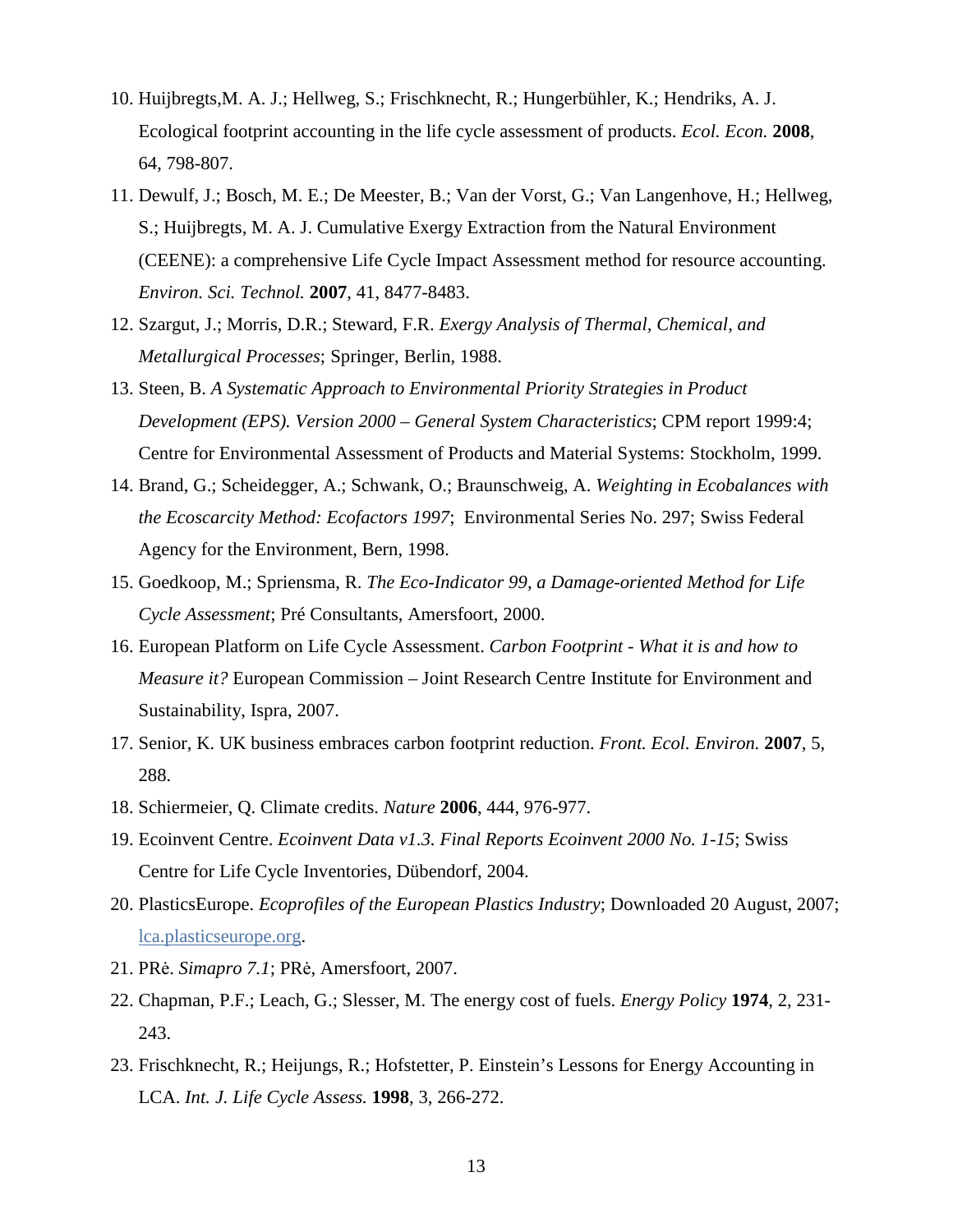- 24. Frischknecht, R.; Jungbluth, N. *Implementation of Life Cycle Impact Assessment Methods. Data v1.3*; Swiss Centre for Life Cycle Inventories: Dübendorf, 2004; pp 31-38.
- 25. Holmberg, J.; Lundqvist, U.; Robert, K. H.; Wackernagel, M. The ecological footprint from a systems perspective of sustainability. *Int. J. Sustain. Dev. World Ecol.* **1999**, 6, 17-33.
- 26. Wackernagel, M.; Monfreda, C.; Moran, D.; Wermer, P.; Goldfinger, S.; Deumling, D.; Murray, M. *National Footprint and Biocapacity Accounts 2005: the Underlying Calculation Method*; Global Footprint Network, Oakland, 2005.
- 27. Wiedman, T.; Minx, J. A definition of carbon footprint; Research Report 07-01; ISA<sup>UK</sup> Research and Consulting, Durham, 2007.
- 28. Forster, P.; Ramaswamy, V.; Artaxo, P.; Berntsen, T.; Betts, R.; Fahey, D. W.; Haywood, J.; Lean, J.; Lowe, D. C.; Myhre, G.; Nganga, J.; Prinn, R.; Raga, G.; Schulz, M.; Van Dorland, R. Changes in Atmospheric Constituents and in Radiative Forcing*.* In *Climate Change 2007: The Physical Science Basis. Contribution of Working Group I to the Fourth Assessment Report of the Intergovernmental Panel on Climate Change*; Solomon, S., D. Qin, M. Manning, Z. Chen, M. Marquis, K.B. Averyt, M.Tignor and H.L. Miller, Eds.; Cambridge University Press, Cambridge, United Kingdom and New York, NY, USA, 2007.
- 29. Goedkoop, M.; Hofstetter, P.; Müller-Wenk, R.; Spriensma, R. The Eco-Indicator 98 Explained. *Int. J. Life Cycle Assess.* **1998**, 3, 352-360.
- 30. Meijer, A.; Huijbregts, M. A. J.; Reijnders, L. Human health damages due to indoor sources of organic compounds and radioactivity in life cycle impact assessment of dwellings. Part 2: damage scores. *Int. J. Life Cycle Assess.* **2005**, 10, 383 – 392.
- 31. Dreyer, L. C.; Niemann, A. L.; Hauschild, M. Z. Comparison of three different LCIA methods: EDIP97, CML2001 and Eco-indicator 99. Does it matter which one you choose. *Int. J. Life Cycle Assess.* **2003**, 8, 191-200.
- 32. Hellweg, S.; Demou, E.; Bruzzi, R.; Meijer, A.; Rosenbaum, R. K.; Huijbregts, M. A. J.; McKone, T. E. Integrating Human Indoor Air Pollutant Exposure within Life Cycle Impact Assessment. *Environ. Sci. Technol.* **2009**, 43 (6), 1670-1679.
- 33. Pfister, S.; Köhler, A.; Hellweg, S. Assessing the environmental impacts of freshwater consumption in LCA, , *Environ. Sci. Technol.* **2009**, 43 (11), 4098 – 4104.
- 34. Suh, S.; Lenzen, M.; Treloar, G.J.; Hondo, H.; Horvath, A.; Huppes, G.; Jolliet, O.; Klann, U.; Krewitt, W.; Moriguchi, Y.; Munksgaard, J.; Norris, G. System Boundary Selection in Life-Cycle Inventories Using Hybrid Approaches. *Environ. Sci. Technol.* **2004**, 38, 657-664.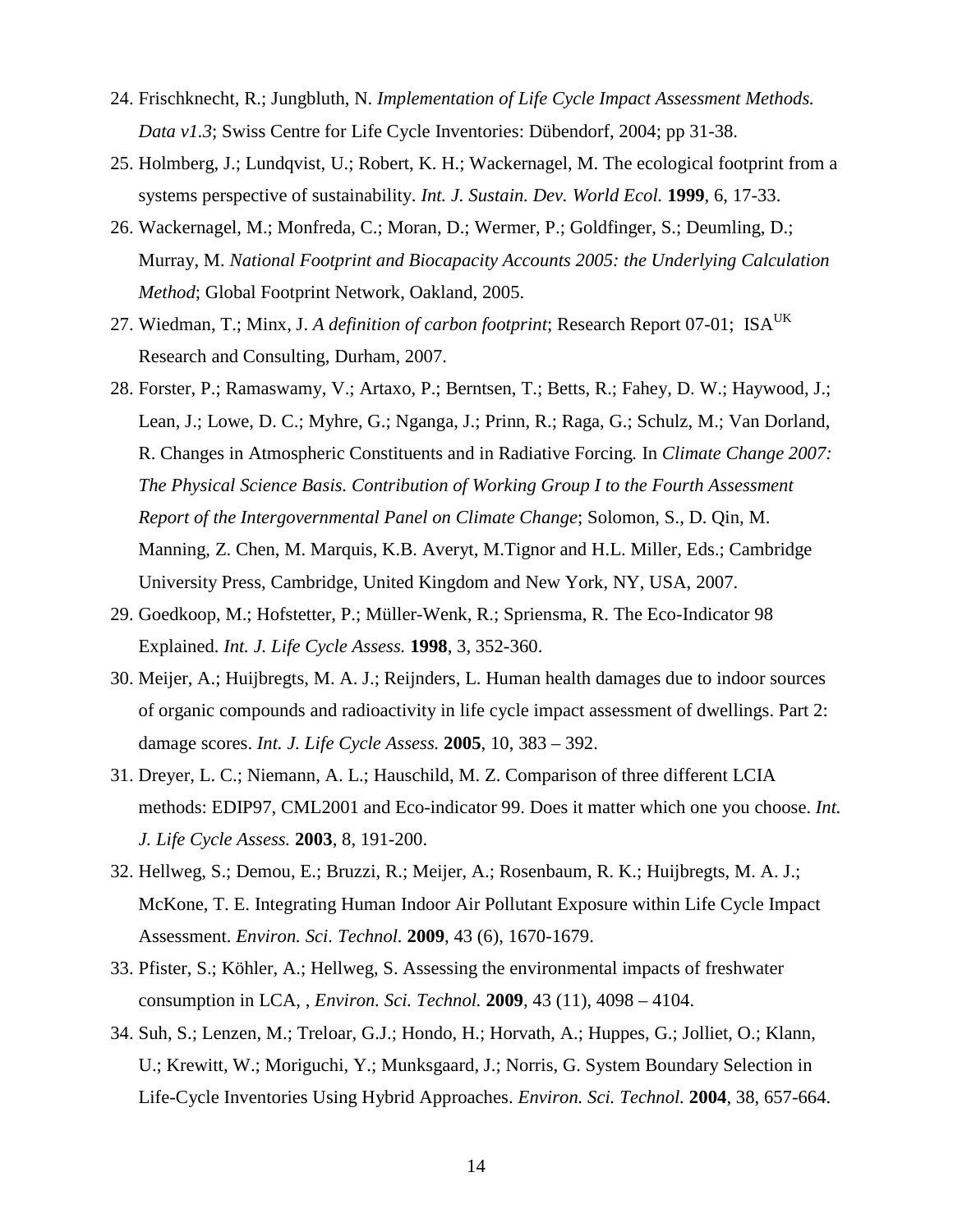- 35. Lenzen, M.; Crawford R. The path exchange method for hybrid LCA. *Environ. Sci. Technol.* **2009**, 43, 8251–8256.
- 36. Schmidt-Bleek, F. *Wieviel Umwelt braucht der Mensch? MIPS Das Maß für ökologisches Wirtschaften*; Birkhäuser Verlag, Basel, 1994.
- 37. Odum, H. T. Self-organization, transformity, and information. *Science* **1988**, 242, 1132-1139.
- 38. Cleveland, C. J.; Kaufmann, R. K.; Stern, D. I. Aggregation and the role of energy in the economy. *Ecol. Econ.* **2000**, 32, 301–317.
- 39. Huijbregts, M. A. J.; Rombouts, L. J. A.; Hellweg, S.; Frischknecht, R.; Hendriks, A.J.; Van de Meent, D.; Ragas, A.M.J.; Reijnders, L.; Struijs, J. Is cumulative fossil energy demand a useful indicator for the environmental performance of products? *Environ. Sci. Technol.* **2006**, 40, 641-648.
- 40. Bösch, M. E.; Hellweg, S.; Huijbregts, M. A. J.; Frischknecht, R. Applying cumulative exergy demand (CExD) indicators to the ecoinvent database. *Int. J. Life Cycle Assess.* **2007**, 12, 181-190.
- 41. Pacala, S.; Socolow, R. Stabilization Wedges: Solving the climate problem for the next 50 years with current technologies. *Science* **2004***,* 305, 968-972.
- 42. Wuebbles, D. J.; Jain, A. K. Concerns about climate change and the role of fossil fuel use. *Fuel Process. Technol.* **2001***,* 71, 99-119.
- 43. Krewitt, W.; Heck, T.; Trukenmuller, A.; Friedrich, R. Environmental damage costs from fossil electricity generation in Germany and Europe. *Energy Policy* **1999**, 27, 173-183.
- 44. Crutzen, P. J.; Mosier, A. R.; Smith, K. A.; Winiwarter, W. N2O release from agro-biofuel production negates global warming reduction by replacing fossil fuels. *Atmos. Chem. Phys.*  **2008**, 8, 389-395.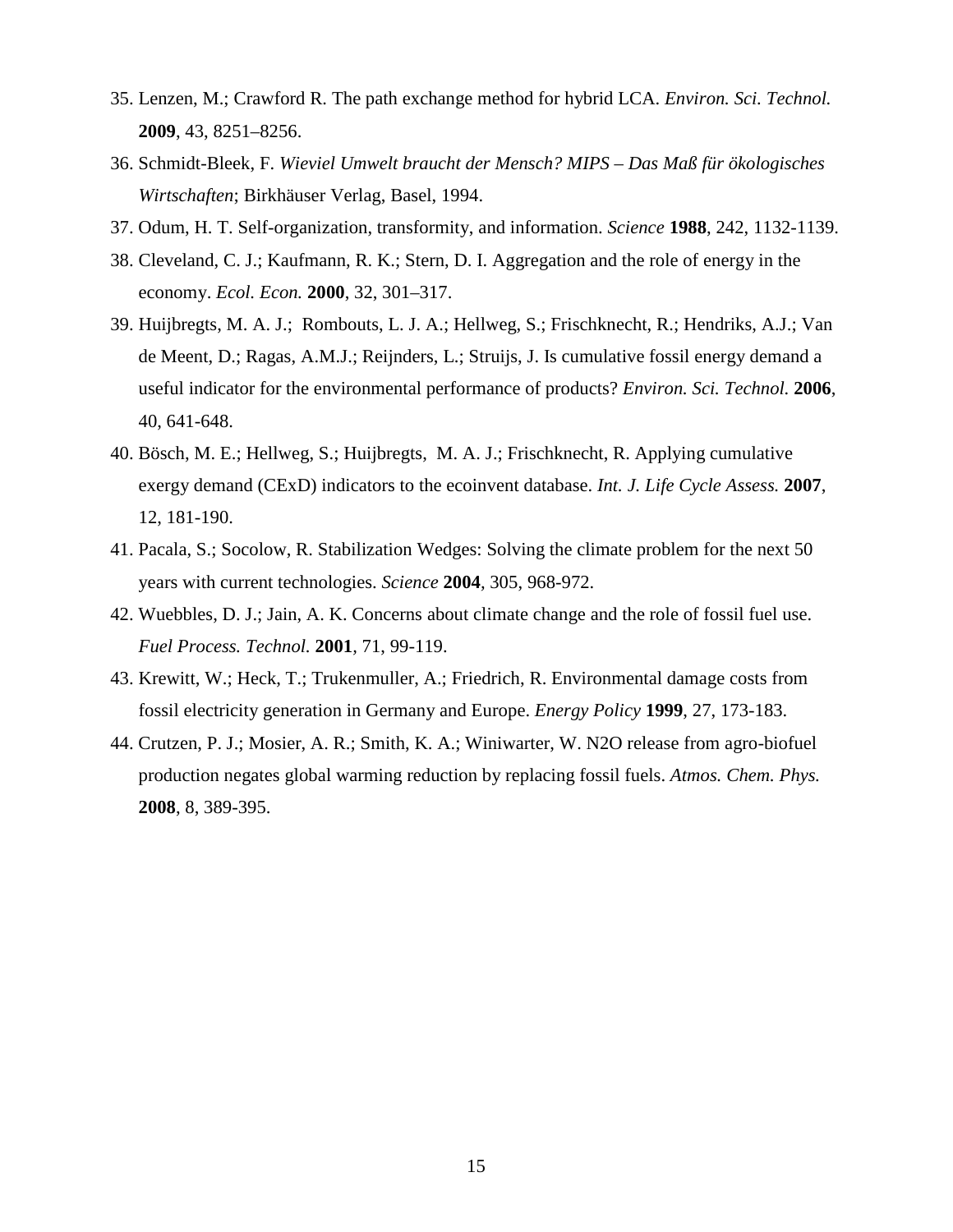**Table 1.** Overview of the environmental assessment methods analyzed in this paper and number of resource extractions and emissions assessed by the various methods from the elementary flows reported in the ecoinvent database (v1.3).

| <b>Method</b>                    | Unit                 | Key characteristic             | <b>Number of</b> | <b>Number of</b> | <b>Total number</b>  |
|----------------------------------|----------------------|--------------------------------|------------------|------------------|----------------------|
|                                  |                      |                                | resource         | emissions        | of                   |
|                                  |                      |                                | extractions      |                  | <b>interventions</b> |
| <b>Cumulative Energy</b>         | MJ-eq                | Life cycle total energy use    | 11               | $\Omega$         | 11                   |
| Demand (CED)                     |                      |                                |                  |                  |                      |
| <b>Ecological Footprint</b>      | $m^2$ .yr            | Life cycle area use            | 23               | 1                | 24                   |
| (EF)                             |                      |                                |                  |                  |                      |
| <b>Cumulative Exergy</b>         | $MJ_{ex}$ -eq        | Life cycle total exergy use    | 112              | 0                | 112                  |
| <b>Extraction in the Natural</b> |                      |                                |                  |                  |                      |
| Environment (CEENE)              |                      |                                |                  |                  |                      |
| <b>Climate Footprint</b>         | CO <sub>2</sub> -eq. | Life cycle greenhouse gas      | $\Omega$         | 20               | 20                   |
| (CF)                             |                      | emissions                      |                  |                  |                      |
| Ecological Scarcity (ES) UBP     |                      | "Distance-to-political target" | 13               | 156              | 169                  |
|                                  |                      | weighing; resource and         |                  |                  |                      |
|                                  |                      | emission oriented              |                  |                  |                      |
| <b>Environmental Priority</b>    | ELU                  | Monetarization of life cycle   | 67               | 60               | 127                  |
| Strategy (EPS)                   |                      | impacts; damage oriented       |                  |                  |                      |
| Eco-Indicator (EI)               | Ecopoints            | Panel weighing of life cycle   | 94               | 161              | 255                  |
|                                  |                      | impacts; damage oriented.      |                  |                  |                      |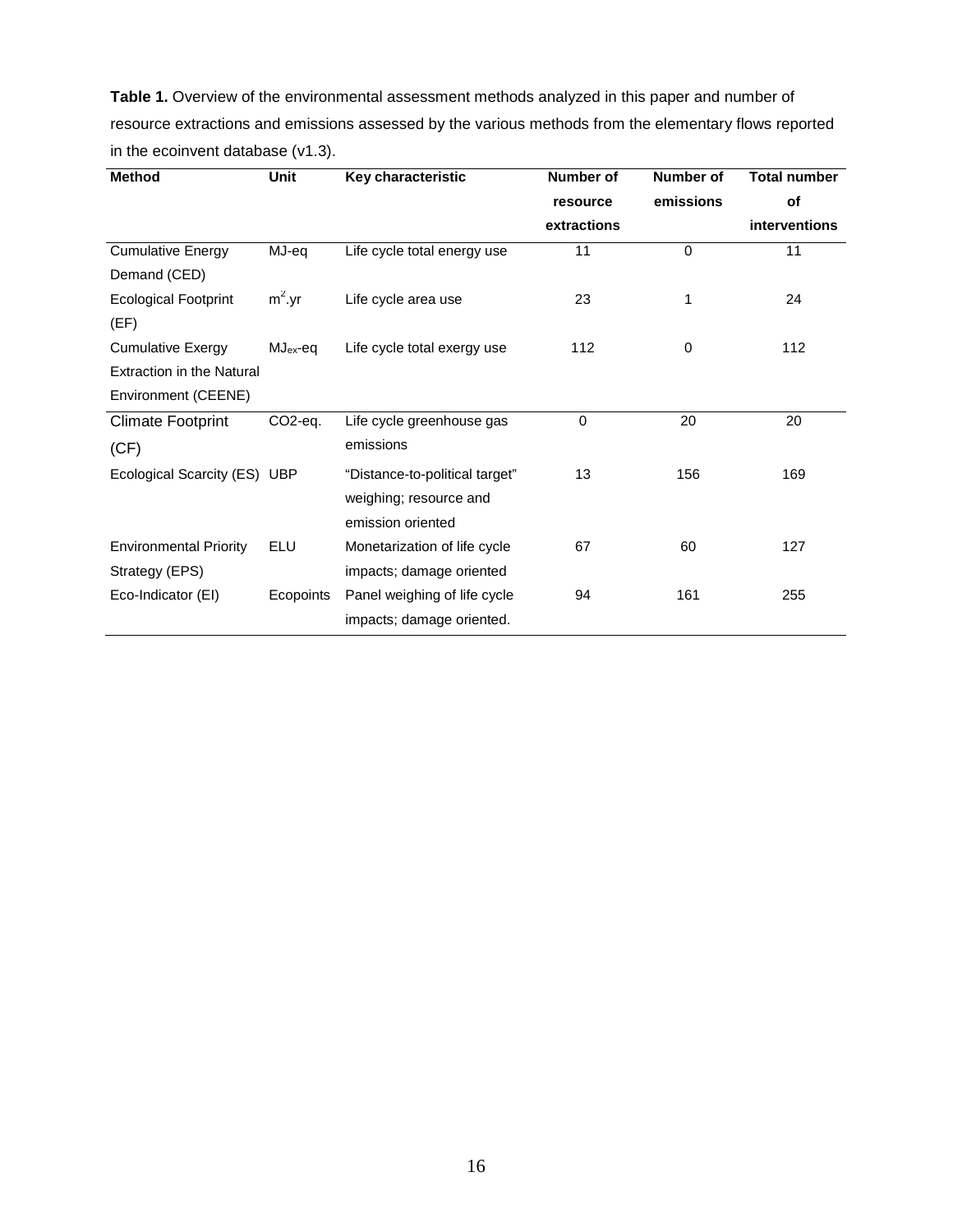

**Figure 1:** Linear regression plots with 90-percentile confidence intervals (dotted lines) for the default scenario, based on 65 agricultural products  $(x)$ ; 42 construction materials  $($ a),11 glass materials  $(+)$ ; 121 inorganic chemicals (♦); 146 organic chemicals (•); 33 plastics (-); 51 metals (▲); and 29 paper and cardboard materials (∗) for the Cumulative Energy Demand and respectively Ecological Footprint (A), Cumulative Extraction of Exergy from the Natural environment (B), Climate Footprint (C), EcoScarcity (D), Environmental Priority Strategy (E), and EcoIndicator (F).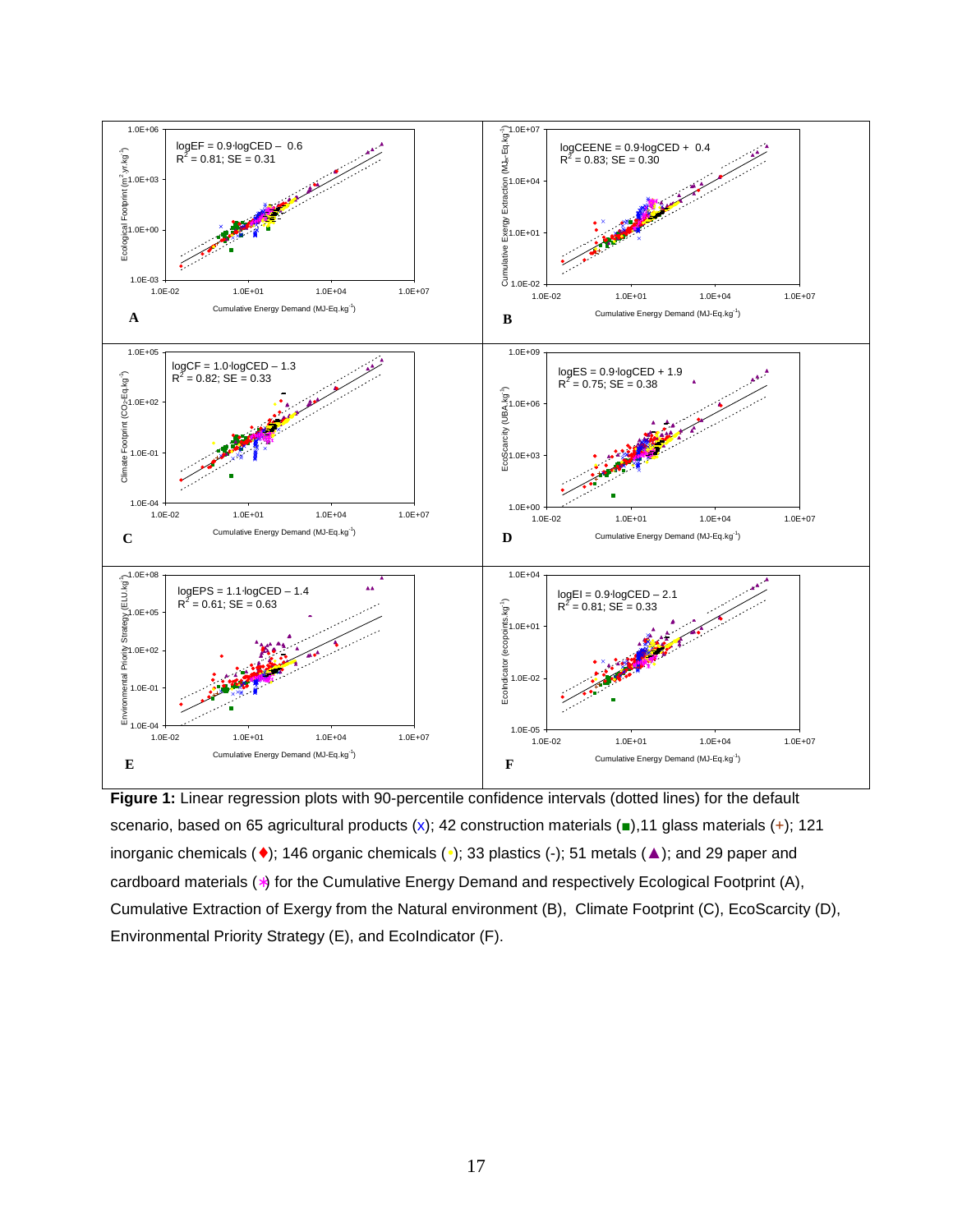

**Figure 2:** Linear regression plots with 90-percentile confidence intervals (dotted lines) for the non-fossil energy scenario, based on 65 agricultural products (x); 42 construction materials ( $\blacksquare$ ), 11 glass materials (+); 121 inorganic chemicals ( $\bullet$ ); 146 organic chemicals ( $\bullet$ ); 33 plastics (-); 51 metals ( $\blacktriangle$ ); and 29 paper and cardboard materials (∗) for the Cumulative Energy Demand and respectively Ecological Footprint (A), Cumulative Extraction of Exergy from the Natural environment (B), Climate Footprint (C), EcoScarcity (D), Environmental Priority Strategy (E), and EcoIndicator (F).